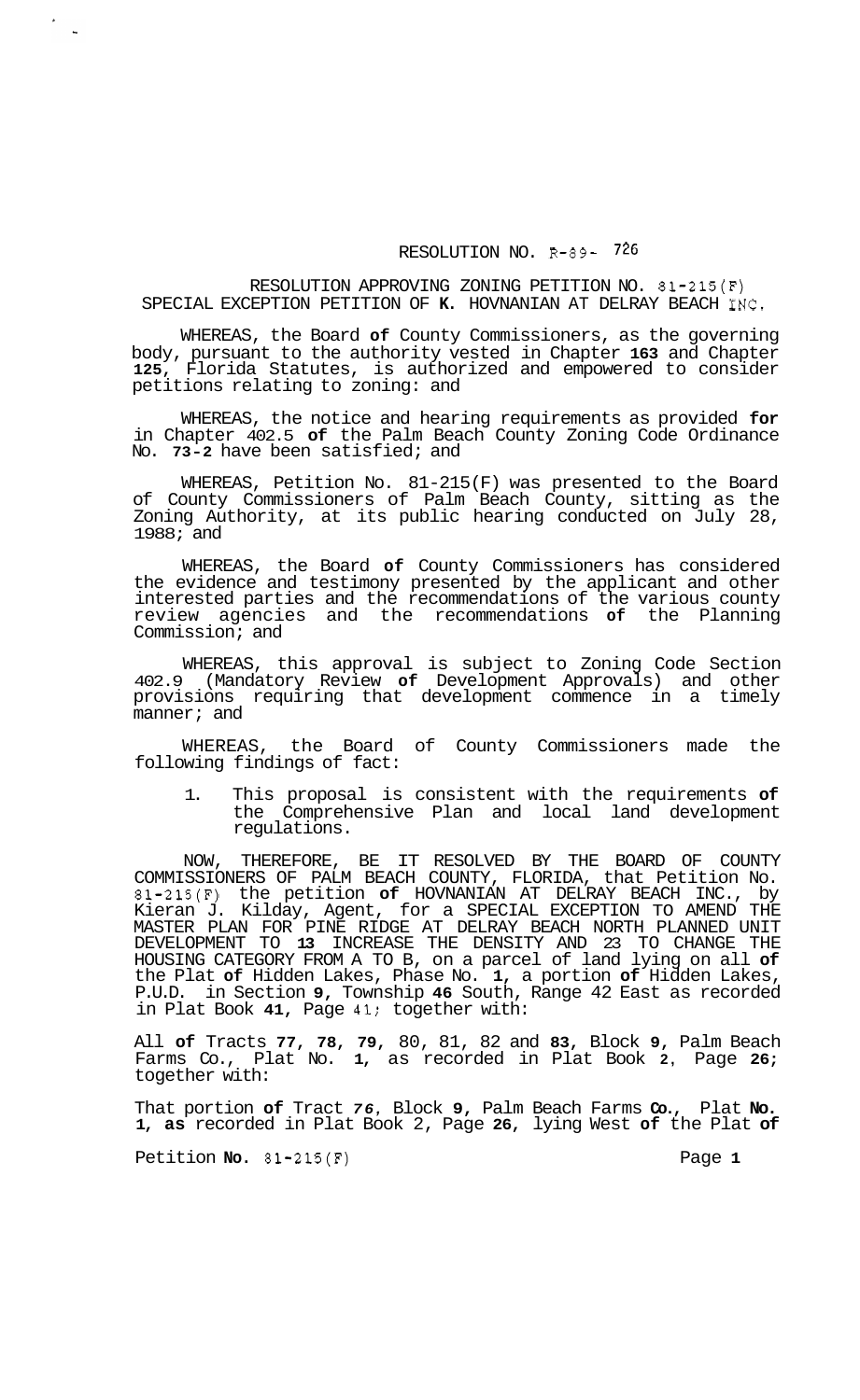Hidden Lakes Phase **No. 1,** a portion of Hidden Lakes P.U.D., being located on the west side of Hagen Ranch Road, approximately **.2**  mile north of Sims Road in a RS-Single Family Residential Zoning District, was approved as advertised, subject to the following conditions:

- **1.** The developer shall comply with all previous conditions of approval, unless expressly modified herein.
- **2.** Sewer service is available to the property. Therefore, no septic tank shall be permitted **on** the site.
- **3.** Water service is available to the property. Therefore, no well shall be permitted on the site to provide potable water.
- **4.** The property owner shall convey to Palm Beach County within **90** days of the approval of this project adequate road drainage easements through the project *'s* internal surface water management system to provide legal positive outfall for all runoff from those segments of Hagen Ranch Road along the property frontage and for a maximum **400** ft. distance each side of the property boundary lines along Hagen Ranch Road. Said easements shall be no less than **20** feet in width. The drainage system within the project shall have sufficient retention/detention capacity to meet the storm water discharge and treatment requirements of the applicable County Water Control District and South Florida Water Management for the combined runoff from the project and District the ultimate Thoroughfare Plan Road Section(s) of the included segment.
- **5.** The property owner shall pay a Fair Share Fee in the amount and manner required by the "Fair Share Contribution for Road Improvements Ordinance'' as it presently exists or as it may from time to time be amended. The Fair Share Fee for this project presently is **\$804.00** per approved single family home under **2,000**  square feet and **\$1,045.00** per approved single family home over **2,000** square feet and **\$562.00** per approved multi-family dwelling unit.
- *6.* The property owner shall replat the subject property in accordance with provisions of Palm Beach County's Subdivision Platting Ordinance **73-4** as amended.
- *7.* Failure to comply with the conditions herein may result in the denial or revocation of **a** building permit; the issuance of a stop work order; the denial **of a**  Certificate **of** Occupancy on any building or structure; or the denial or revocation of any permit or approval for any developer-owner, commercial-owner, lessee, or

Petition **No.** 81-215(F) Page 2